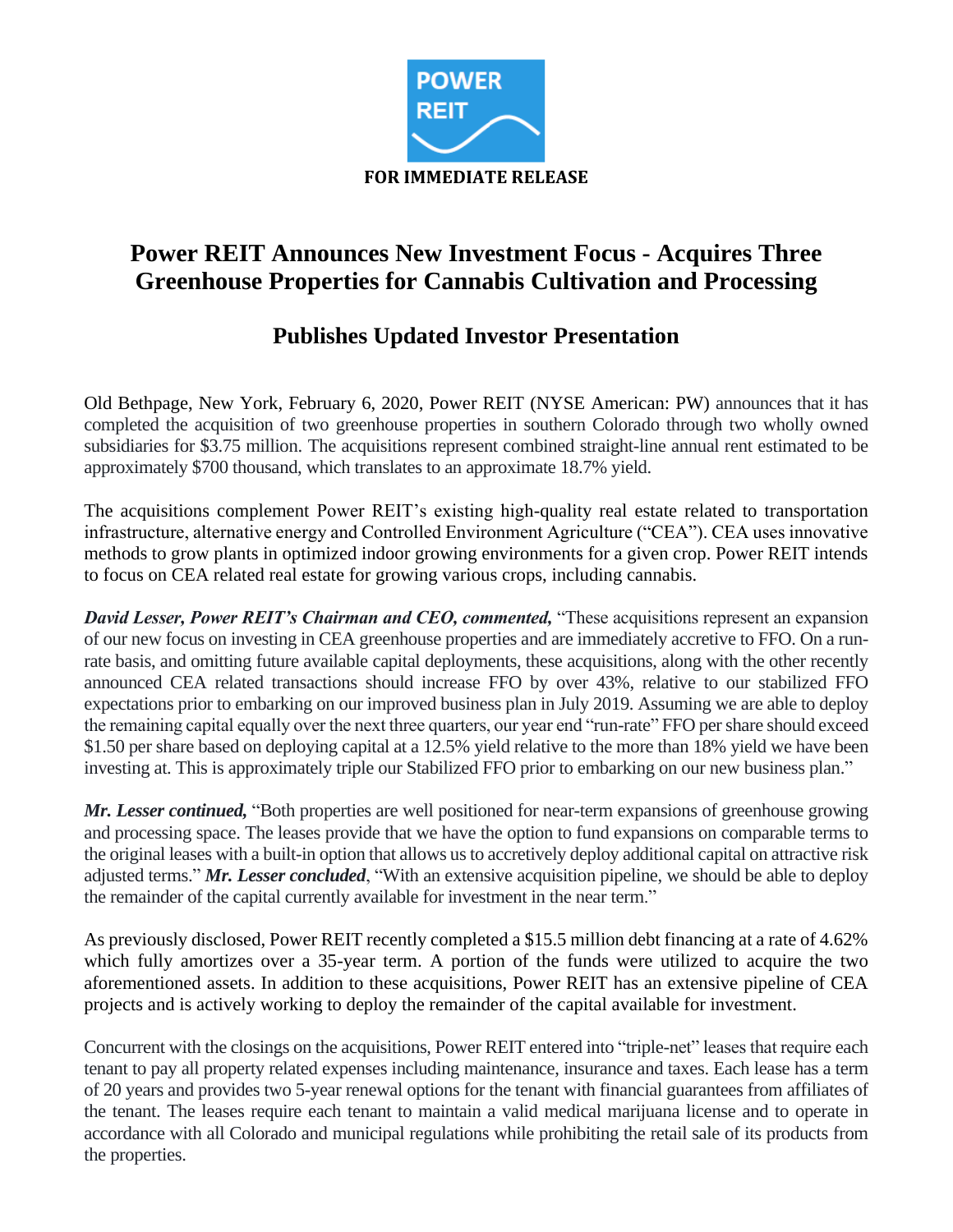## **ACQUIRED PROPERTIES**

• *Maverick 14* was acquired for \$850 thousand. The 5.54-acre property has an existing greenhouse and processing facility totaling 8,300 square feet. As part of the transaction, Power REIT has agreed to fund the immediate expansion of 15,120 square feet of greenhouse space for approximately \$1.1 million. The tenant has also agreed to fund the construction of an additional 2,520 square feet of processing space. Power REIT's total capital commitment is approximately \$1.9 million.

The property is located in the subdivision, which has been developed through an alliance with the existing tenant and developer who have extensive experience constructing greenhouses. An affiliate of the tenant has also received preliminary approval to operate a dispensary in the town where the properties are located.

**Sherman 6** was acquired for \$150,000. The vacant land parcel is comprised of 5.0 acres, which has been approved for cannabis cultivation. As part of this transaction, the Trust has agreed to fund the immediate construction of 15,120 square feet of greenhouse space and 7,520 square feet of processing space on the property for approximately \$1.7 million. Power REIT's total capital commitment is approximately \$1.8 million.

The **Sherman 6** tenant is owned by an affiliate of a company that currently has three retail dispensaries in southern Colorado and operates an 18,000 square foot indoor cannabis growing facility that is on a shortterm lease. Given current conditions, it is anticipated that product demand will far exceed its current production capacity.

## **STATEMENT ON SUSTAINABILITY**

Power REIT owns real estate related to infrastructure assets including properties for Controlled Environment Agriculture (CEA Facilities), Renewable Energy and Transportation.

**CEA Facilities**, such as greenhouses, provide an extremely environmentally friendly solution, which consume approximately 70% less energy than indoor growing operations that do not benefit from "free" sunlight. CEA facilities use 90% less water than field grown plants, and all of Power REIT's greenhouse properties operate without the use of pesticides and avoid agricultural runoff of fertilizers and pesticides. These facilities cultivate medical Cannabis, which has been recommended to help manage a myriad of medical symptoms, including seizures and spasms, multiple sclerosis, post-traumatic stress disorder, migraines, arthritis, Parkinson's disease, and Alzheimer's.

**Renewable Energy** assets are comprised of land and infrastructure associated with utility scale solar farms. These projects produce power without the use of fossil fuels thereby lowering carbon emissions. The solar farms produce approximately 50,000,000 kWh of electricity annually which is enough to power approximately 4,600 home on a carbon free basis.

**Transportation** assets are comprised of land associated with a railroad, an environmentally friendly mode of bulk transportation.